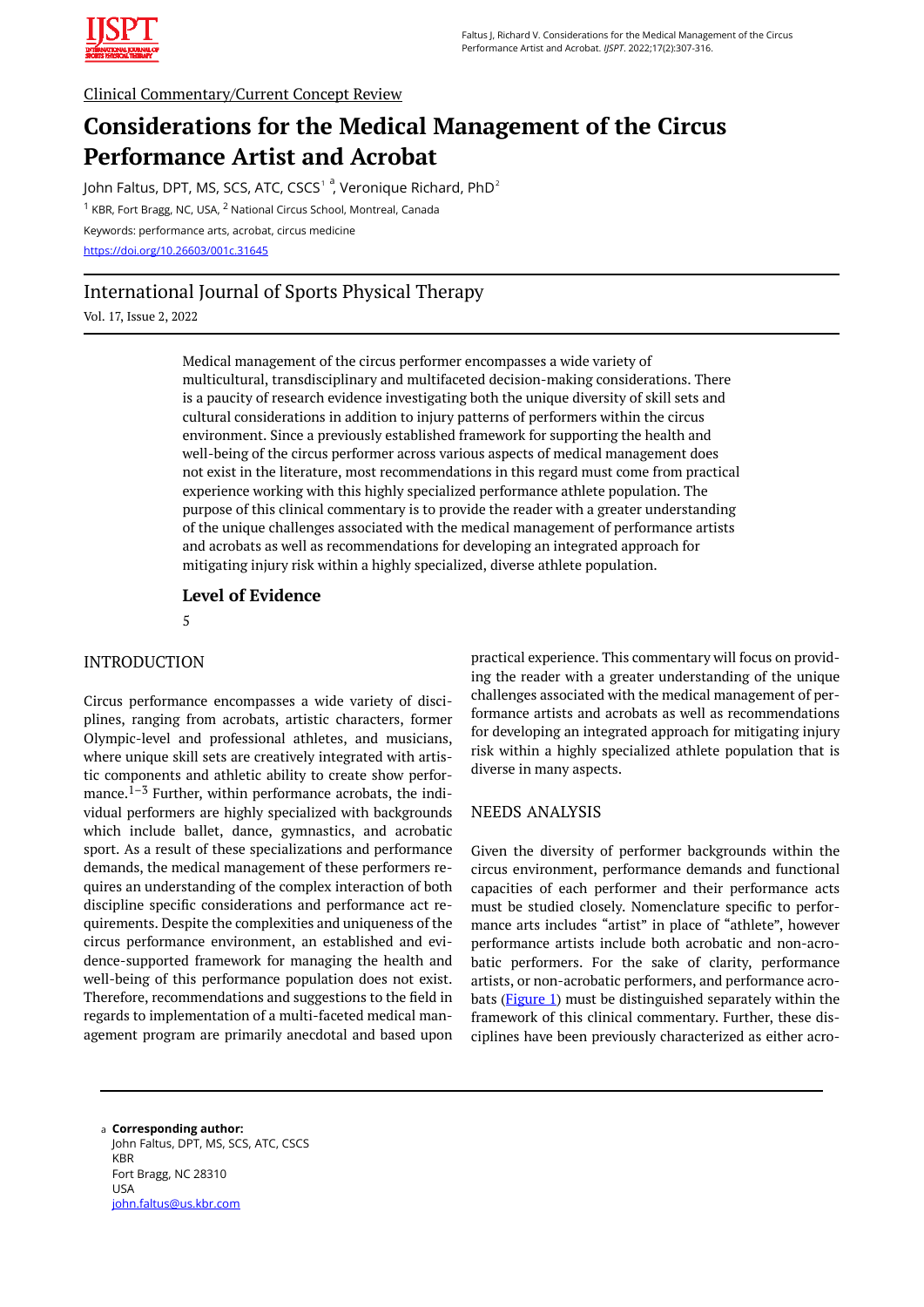<span id="page-1-0"></span>bats, non-acrobats or musicians.<sup>1</sup>

In order to further distinguish between types of performers, a classification system of either sudden load performers, non-sudden load performers and musicians has also been used.<sup>4</sup> Sudden load performers would be those who incur a sudden, substantial increase in physical compression or distraction loads as previously defined by Orlando et al.<sup>4</sup> Skill sets such as diving, gymnastics, trampoline, partner lifting or catching, hand balancing, contortion [\(Figure 2](#page-1-1)), ballistic style dancing and aerial movements would be categorized as sudden load. $1,4$ 

Non-sudden load performers may include jugglers [\(Fig](#page-2-0)[ure 3](#page-2-0)), artistic image dancers and clowns, however features within the skill sets of these performers may also be dynamic and sudden load in nature, indicating a diversity in skill sets across all performer disciplines.<sup>1</sup>

<span id="page-1-1"></span>Beyond the primary act requirements specific to a performer's discipline, a show performance also includes cue tracks, or minor performances such as brief dancing, character or image expression sequences specific to creating an artistic effect on stage for a particular act. While the cues required for each show may vary and generally have performer rotations, they do require specific movement demands which may or may not be similar to those of the performer's specific act while contributing to overall performance workload. $3$  For example, a dancing animal cue which requires patterns of repeated lateral movement or sustained trunk flexion contrasts with the demands of overhead traction and torsion placed on the shoulder of a high bar acrobat who may be required to perform both in show performance. The ability to perform at a high-level within their discipline-specific act while also mastering artistically influenced movement patterns required of their cue track demands adaptability, continued refinement and versatility within the performer's skill set. It is also important to recognize that no two acrobats have the same load demands within a performance act, despite similar backgrounds and disciplines, as implementation of their skill set within an act is greatly influenced by the timing of choreographic sequences, which are integrated for the sake of artistic expression.

#### INJURY RISK MITIGATION CHALLENGES

While one of the earliest studies on injuries in the circus performer population found injury rate to be lower in comparison to similar sport disciplines within the National Collegiate Athletic Association, $<sup>1</sup>$  research on this unique and</sup> diversified demographic has evolved.<sup>2,3</sup> With show opportunities expanding and performers becoming more specialized, injury risk is more apparent and worthy of further discussion and investigation. $2,3$  Performance in circus requires high workloads through repetitive training and frequent show performance exposures which creates injury risk comparable to that in sports, with 7.3 to 9.7 injuries per 1000 artist performances. $1-3,5$  These injury rates in circus are comparable to those found in a study of practice injuries in NCAA sports, in particular Fall season sports which demonstrated injury rates of 7.4 injuries per 1000 exposures with the highest injury risk sport being women's soccer at 9.3 injuries per 1000 exposures.<sup>5</sup> The diversity of disciplines



**Figure 1. A performance acrobat defies gravity on the trampobed** 



**Figure 2. A contortion artist challenges the limits of flexibility on the aerial chandelier** 

within both acrobatic and non-acrobatic performer profiles further influences a unique variety of injury conditions and presentations which require creativity while progressing an injured performer back to show performance.<sup>1–4</sup> These high workloads within circus performance require frequent, repetitive movements and dynamically loaded patterns through extreme ranges of motion which contribute significantly to time-loss from training and performance due to a variety of acute, traumatic, and chronic injuries.<sup>1,2,6</sup>

Show exposures may consist of 8-10 shows per week over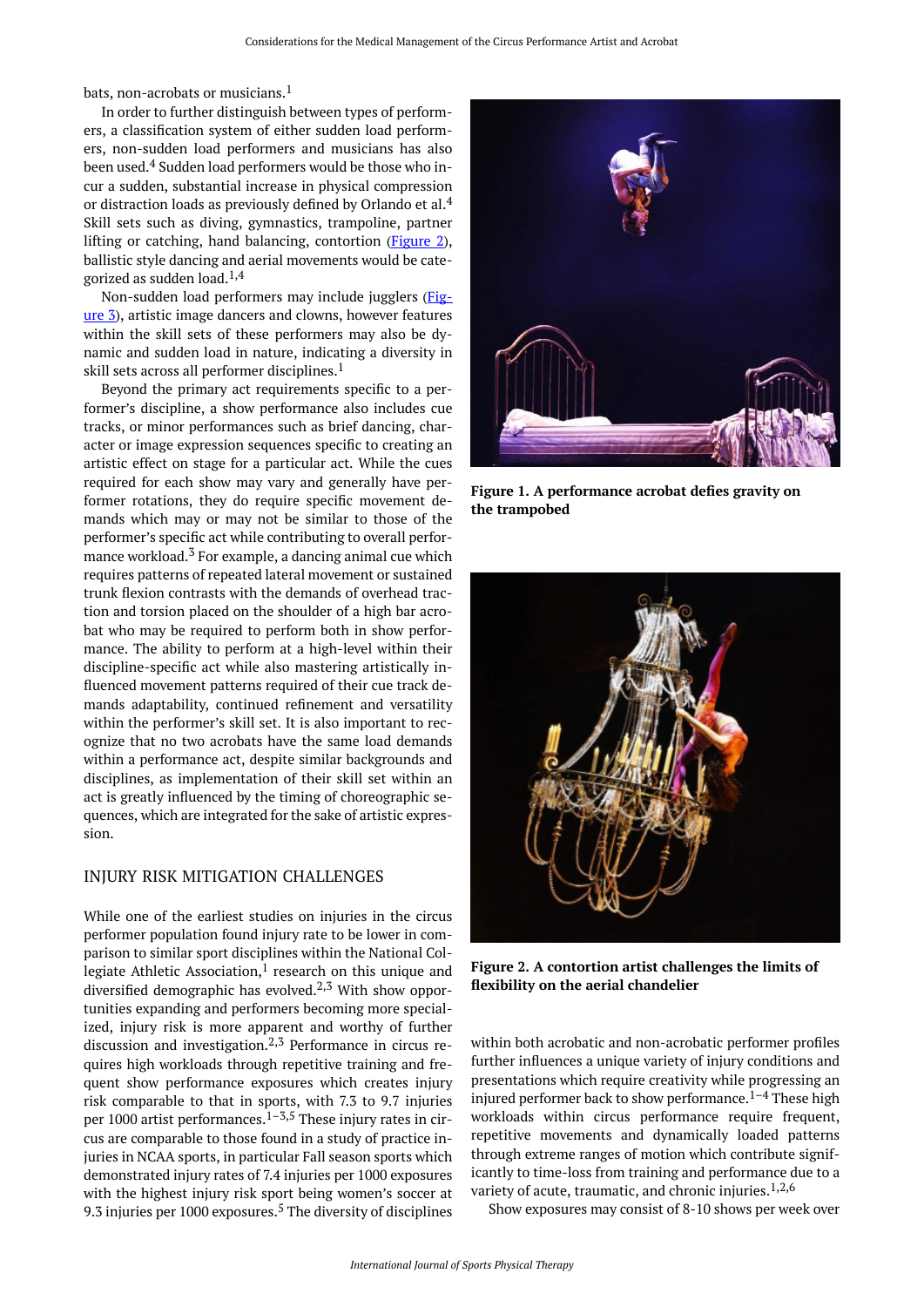<span id="page-2-0"></span>the course of 5-6 consecutive days, not including "off-days" that may require international travel by bus, air or train to the next tour city which can negatively influence sleep quality, recovery, performance and injury risk as shown in a variety of athletic populations.<sup>3,7-10</sup> Fluctuating show performance times across various time zones within all seasons are variables that can negatively influence performance and recovery. Further, due to the nature of training sessions and show performances being held indoors across a variety of global venues at various times of year, lack of sun exposure and vitamin D deficits, especially during the winter and early spring seasons, must be considered as potential contributors to injury.<sup>10</sup> Given the complexity of show performance and lifestyle demands, injury risk within the circus performer population is a constantly evolving variable that needs to be monitored and managed, especially within a highly specialized show performance environment where "backup performers" and shared allocation of show performance "minutes", in load management vernacular, are not always available and possible.

Another unique challenge of mitigating injury risk as it relates to the volume and frequency of circus performance training and show exposure is the lack of a true "offseason" period. Unlike professional sport where offseason training commences following the conclusion of the competitive season, circus performances continue year-round with variable, brief show performance "breaks" ranging from a few weeks or longer and occurring between tour legs, which typically consist of a 9-12-week period of continuous touring and an intensive show performance schedule. Further, given the unique nature of what performers are required to do on stage as well as the specific equipment and technical aspects required within their acts, access to these apparatuses during these performance breaks is not always ensured which could contribute to injury risk when resuming training and show performance if there is a period of act specific "de-loading". These exposures to the potential risk factors of 1) fluctuations in act-specific training 2) decreased loading patterns both during and after sporadic tour and show performance breaks and 3) high volume training and show performance workloads over the course of a prolonged period of time can significantly, through workload spikes following periods of decreased training, contribute to injury risk in the circus performer as demonstrated in other athletic populations.11–15 Further, depending on performance group and entertainment company size, the exposure risk may be heightened when back-up performers are not available across the show and/or for a particular act which would then require the highly specialized performers to perform in their assigned role during each show, essentially compromising periods of relative rest where said performers would still perform but in a reduced capacity on a show-by-show rotation basis. In the presence of larger casts with built-in act and show performance rotations, the ability to implement these relative rest periods may potentially become more practical. However, even in this ideal situation, injuries across the show can alter line-ups and result in modifications to even the best planned rest-rotation schedule.



**Figure 3. A juggler skillfully combines finesse and showmanship** 

#### CULTURAL CONSIDERATIONS

Given the diversity of cultures represented within circus performer disciplines, it is important for the practitioner to be sensitive to varying levels of understanding and interpretation of injury by the performer. In some cases, pain may be perceived as an acceptable or expected aspect of performing, a "badge of honor" in some respects, that is not deemed as threatening in the current moment. Some performers would attempt to perform through pain and disregard medical opinion rather than feel as if they "let down" the fellow members of their performance team or act. However, it is in these situations where the intersection of medical recommendations and emotional intelligence of the practitioner must be most robust and steadfast as prolonged injury conditions without proper medical evaluation can result in extensive time loss due to injury and potentially career threatening injuries. Guided by a collaborative decision-making approach which includes the coach and associate stakeholder who can assist with language translation as needed, education on the risk of career endangerment and harm potentially which can be caused to fellow performers within an act when a performer is not at full health should be broached in these discussions to ensure better understanding. Despite the existence of self-induced pressure to perform even with a significant musculoskeletal injury, show tracks and cues can be modified without creating increased risk to injured performers but still allowing them to perform in some capacity in show performances. These aspects of determining show performance status further illustrate the need for a collaborative, understanding and openly communicative decision-making structure within the circus environment.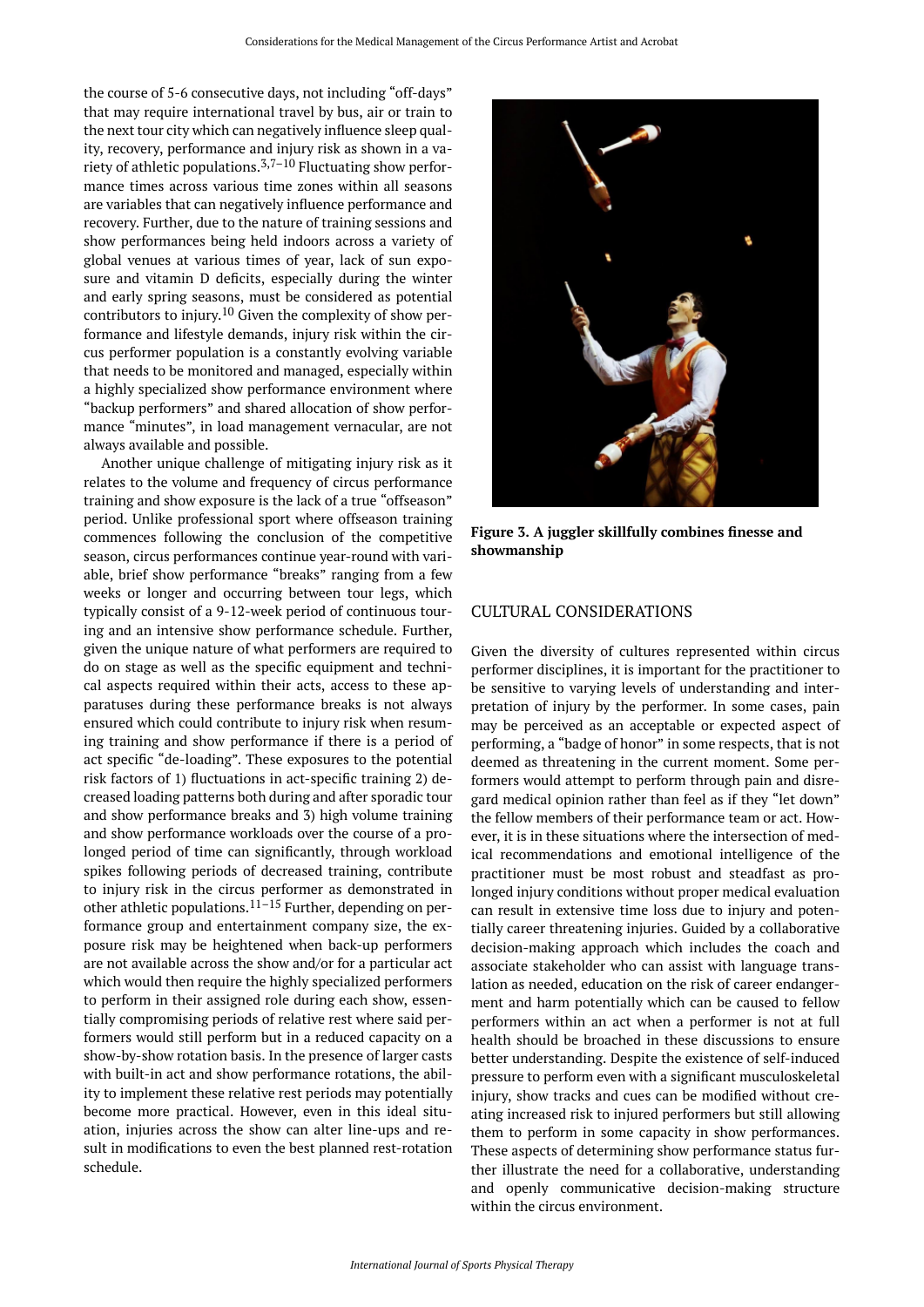As it relates to consultant-provided medical care, standards, systems and injury management recommendations vary significantly on a global scale. The interpretation of and recommended treatment interventions for a variety of injury conditions can vary greatly, with the heightened risk associated with circus acrobats in particular heavily influencing what may be perceived as more conservative timelines and restrictive recommendations.

Further influencing dynamics of the performer-practitioner healthcare relationship are the cultural expectations for what information relevant to their injury is expected, what is considered important in terms of how an injury is described and managed, and how involved the individual desires to be in the decision-making process while engaging with their practitioner. In some cultures, "less is more" in that minimal information is preferred as it relates to best understanding an injury condition and pathology. 16,17 Misunderstandings or lack of awareness when educating and engaging the performer in their own healthcare can occur if the practitioner is not sensitive to cultural differences and language discrepancies, negatively influencing injury management outcomes and producing intercultural communication conflicts.<sup>17–20</sup> Acknowledging and understanding potential differences in beliefs regarding health, injury or illness across a variety of ethnic groups is likely to reduce gaps in practitioner-performer communication and ensure a more positive outcome.<sup>19,20</sup> For example, navigating the medical referral process for a Russian performer primarily speaking Russian and minimal English who sustained a shoulder dislocation injury on tour in Japan and is being seen by a local doctor who speaks neither English nor Russian will require linguistic diplomacy, planning, and levelheadedness to ensure a desirable outcome. Certainly, the utilization of an established global medical referral network or telehealth services could meet the needs of the injured performer and provide diagnostic clarification in situations where language discrepancy or limited medical specialty services exist.

#### PSYCHOLOGICAL CONSIDERATIONS

Due to the unique interaction of both athletic ability and artistic expression required of the circus performance artist and acrobat, the emotional, social, and cognitive loads experienced by these performers needs to be considered.

Injuries as well as other critical circus situations such as on-stage accidents, show cancellations, and relationship issues can elicit a myriad of emotional responses which impact the health of artists. Furthermore, contrary to most sports, circus requires a deep level of emotional embodiment.<sup>21</sup> Hence, providing an emotionally safe environment is paramount in supporting the creative growth and performance of the performers.<sup>22</sup> In this regard, researchers have found that emotional regulation is integral to performing artist success and that it can reduce the occurrence of accidents and near misses in contemporary circus arts.  $22,23$  It is thus essential for practitioners to address the emotional experiences of a significant event to help artists recognize, understand, label, express, and regulate emotional content attached to the experience. Active listening where the practitioner expresses curiosity by asking questions rather than

making judgements can be a powerful tool. Processing emotional experiences, both verbally and through movement, is a crucial step towards enhancing psychological functioning and wellbeing in performing artists. In fact, the absence of emotional regulation support can result in long lasting emotional consequences thereby affecting the likelihood of developing a variety of health problems.<sup>24</sup>

Many circus acts are performed within a team environment and, therefore, optimal performance is influenced by the development of shared coordination and cohesion among teammates.<sup>25</sup> Because safety at times depends on coordinated precision among artists as well as technicians, band leaders, and stage managers, it is thus important to stay attuned as practitioners to the quality of the social interactions experienced by artists. Lack of team cohesion and coordination increases social anxiety levels and mistrust within a team and could, for instance, reduce work enjoyment, slow down the reintegration process after an injury, and impede performance.<sup>22,26</sup> In addition, there may be limited opportunities for socialization outside of the touring show environment, increasing the negative impact of poor social connections on artists' overall wellbeing. Establishing team processes and support systems to foster trust, respect, and effective communication amongst artists is key. 22,27

Improved awareness and understanding of socio-cognitive skills can favor best practice within a circus medical management program. For instance, it has been shown that artists with low self-efficacy are twice as likely to get injured compared to their higher self-efficacy counterparts. Specifically, a low level of either success or personal accomplishment may be predictive of injury. <sup>28</sup> Lower self-efficacy is also associated with elevated anxiety and fear of failure and injury which has direct impact on motor performance because of its influence on attentional control.<sup>22</sup> Specifically, elevated anxiety can make artists more inclined to reinvest their knowledge and overthink. This "paralysis by analysis" phenomenon disrupts movement automaticity resulting in a robotic performance and lower overall performance quality. In some cases, this disruption in automatic cognitive patterns can lead to Lost Movement Syndrome (LMS), a psychological condition in which athletes find themselves unable to perform a skill that was previously automatic. Research shows that this condition can negatively influence career potential.<sup>29</sup> It is important to note that some individuals are more prone to performance deterioration under elevated anxiety. For instance, perfectionism, ruminating thoughts, and knowledge reinvestment have been identified as potential psychological mechanisms influencing motor performance decline. Hence, mental skills training can be highly effective within the circus community to enhance cognitive functioning.22,26,30

Contrary to sports where success is determined by an end-score regardless of spectator involvement, performing arts strive to immerse the audience into the performance of the artists. Hence, stage performance requires unique mental capacity to produce both captivating motor tricks and artistic display to evoke a crowd response which greatly influences how success may or may not be defined. Beyond what would be required on stage, the 'circus life' demands described through this commentary (e.g., frequently chang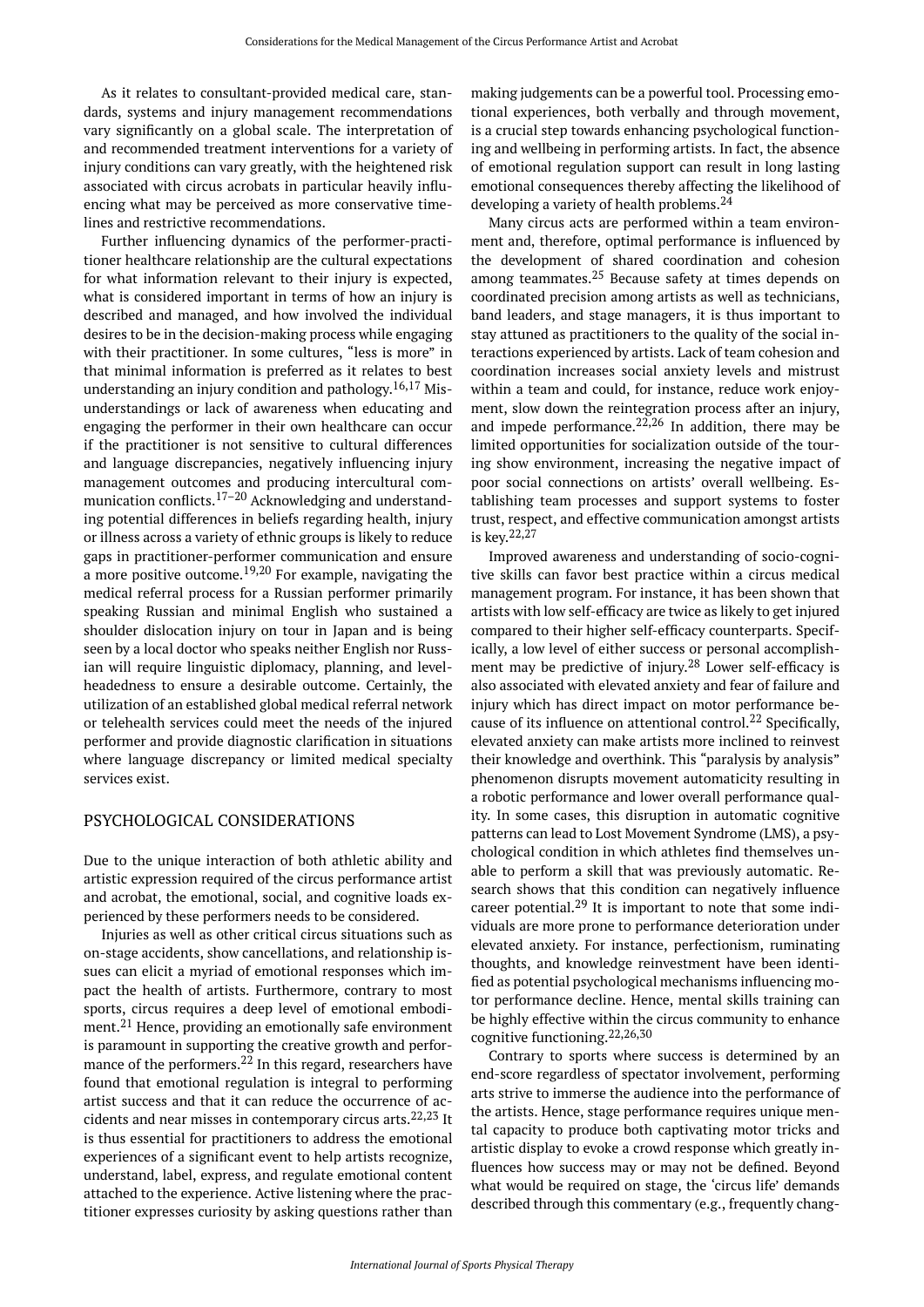ing country, venue, and lodging environments) may naturally impose psychological demands and challenges on the performer which can influence fatigue, emotional wellbeing, on-stage performance, and injury risk and/or presentation.<sup>28</sup>

## RECOMMENDATIONS

Given the diversity of skill sets and backgrounds possessed by the circus performer, the clinical examination, treatment, and return to performance decision-making processes must consider both the unique demands required of a highly specialized performance cohort in addition to the wide-ranging influence and vested interest of numerous stakeholders who are involved in ensuring an optimal performance environment for these performers. Successful medical management of the circus performer should thus account for a wide variety of considerations that influence injury mitigation, health and performance. $3$ 

# COMMUNICATION AND COLLABORATION

Bolling et al. have thoroughly described and outlined the complex and dynamic interactions between circus stakeholders, ranging from technicians and wardrobe personnel to stage managers and the artistic team, as they relate to performer healthcare management.<sup>3</sup> Namely, they highlighted that effective communication and collaboration strategies facilitate healthcare management when multiple, diverse professionals are involved. In the circus environment, it is advised to adopt a flexible mindset that is sensitive to the "when and where" aspects of effective communication. This requires an open-minded, ego-quiet, and understanding attitude. For example, as it would relate to understanding the perspective of a member of the wardrobe department, it may not be so relevant as to why a performer's shoulder range of motion would need to be limited due to an acute acromioclavicular joint sprain but, rather, what modifications would be needed within the costume to protect this joint from possible compromise or what permissible color and style of supportive taping that can be applied by the medical department while still maintaining a certain required aesthetic on stage. On the contrary, it would be crucial for the act coach to know what range of motion limitations are present in order to possibly modify act sequences which still allows the performer to safely participate and not at the cost of aggravating the current condition further.

Internally, daily meetings and correspondence via medical reports with artistic directors, stage managers, and coaches provides a medium for open dialogue and feedback regarding medical management strategies on a case-bycase basis. Availability and open-mindedness are critical in not only strengthening communication with both the performer and stakeholders but allows the medical provider to seek out a greater understanding of the nuances and unique act specific demands relative to that performer's particular role within the show performance. Robust communication practices between medical providers and coaching staff are likely to yield more favorable outcomes relating to injury

and availability. 31

Developing a global medical network external to the show can be a tremendous resource for accessing both local and international medical providers and should include a variety of practitioners, including, but not limited to, general medical doctors, orthopedic doctors, sports psychologists, nutritionists, chiropractors, and massage therapists. Given the unique demand of frequently moving show tours combined with the cultural aspects of circus performer medical management, it is important to integrate external medical providers who have either previously been exposed to managing circus performer injuries in the past or regularly consult with athletes in high performance sport to best comprehend the very unique set of skills and considerations when medical recommendations are provided to and for an injured performer. Virtual or telemedicine and translator services associated with these consultations with preferred doctors and specialized health providers present an opportunity to still access reliable and trusted medical care remotely when language differences and medical practice standards vary greatly on a global scale. Providing the consulting doctors with information in advance that is pertinent to the unique act demands and specialization of the performer, specifically through video of a particular act or injury episode, as well as relevant considerations for returning the performer back to full show performance in regards to cue track, act sequences and co-performer interactions, is recommended.

# TRANSDISCIPLINARY APPROACH

The communication and collaboration styles described above are in line with a transdisciplinary approach. According to Karol et al.,<sup>32</sup> within this approach professionals that are part of the rehabilitation team defined patient needs collaboratively using their unique knowledge and experiences. It moves away from the "quantitative, typically reductionist and mono-disciplinary approaches to physiology, motor-learning, biomechanics, and psychology."<sup>33</sup> In sport, transdisciplinary rehabilitation teams are usually composed of physical, psychological, technical, and managing professionals plus the athlete.<sup>34</sup> Including the athlete across the entire rehabilitation process is at the core of this athlete-centric approach as it was shown to increase athletes' empowerment, engagement, and motivation in addition to decreasing burnout for sport medicine practitioners.<sup>35</sup> Further, environments which foster collaboration and trustworthiness amongst staff while providing athletes with a positive vision, clear communication and continued support throughout training programs resulted in more favorable outcomes in regards to injury reduction and increased game availability. 36

At a 'micro-level', adopting a transdisciplinary approach can translate into rehabilitation programs which integrate neurophysiologic and neurocognitive aspects of injury. 37,38 In circus, such programs would entail educating the performer on information processing, perceptions, sensations, and emotions experienced during the task. Then, the performer and medical provider, with the collaboration of the strength & conditioning coach, mental performance specialist and artistic coach, can generate ideas to design in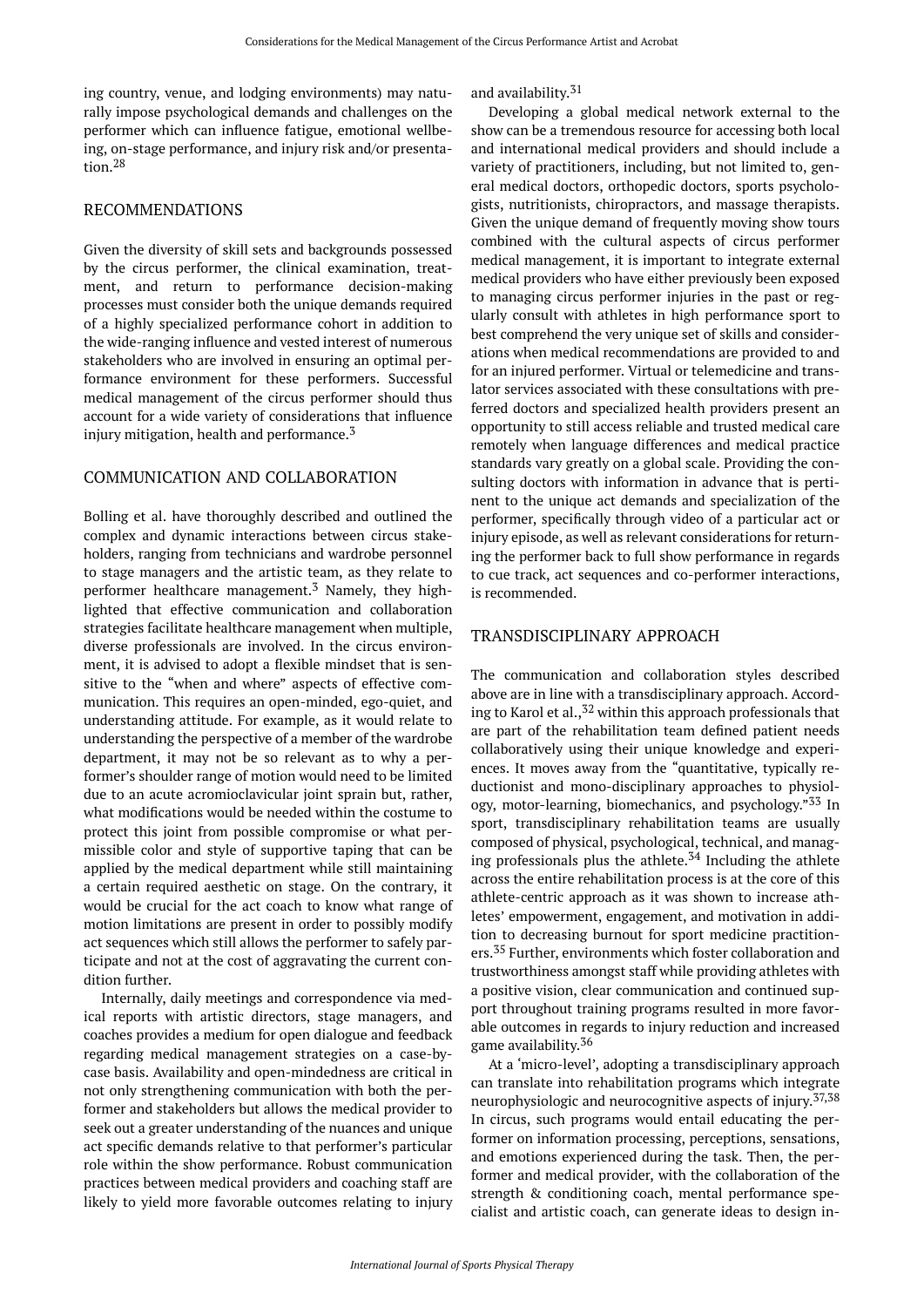novative and engaging rehabilitation exercises that are representative of the physical, cognitive, affective, and social aspects of a particular skill or performance specialty. The rehabilitation program is thus more holistic in nature and not solely focused on the physical aspects of the healing process. Although promising, this approach deserves further empirical research to clearly highlight the depth of benefits.

At the macro-level, transdisciplinary processes consider the complex interactions of socio-ecological systems and could better support a health enhancement program. Bolling et al identified three injury prevention strategies in the realm of circus: safety, load management and preparation.<sup>3</sup> While the strategies described were mainly physical (e.g., performing exercises) or organizational (e.g., adapting the schedule), expanding the load management and preparation strategies to include the cultural, social, cognitive, and affective aspects is also recommended.

Given what may be a condensed schedule during show weeks, training time for individual and group acts may either be limited or not readily available depending on the tour plan dynamics, facility lay-outs and technical inspection requirements which ensure proper safety of performance apparatuses. Therefore, traditional periodization and load management methods used in sports may not necessarily be applicable for the circus environment. It is important to consider that load demands in the circus population are not uniform, vary across disciplines and require varying management strategies across these disciplines. For example, a contortionist troupe may benefit from repeated, high volume static load exposures in both training and show performance to maintain soft tissue pliability whereas trampoline acrobats would require a more closely monitored and orchestrated training plan to ensure that training loads do not compromise their ability to recover and perform in shows given the ballistic, repetitive nature of their performance act.

In addition to the specificity of the task to be performed, contextual situations can also greatly impact the perceived load of a performance schedule. For instance, the cognitive load of learning new cues in the show can impact the level of fatigue of the artist, even if the cues are not physically demanding. Similarly, trying a high-risk trick for the first time might increase anxiety level, emptying the artist's energy 'tank' faster. Finally, conflicts arising between team members or partners can be socially heavy to manage, which are also influenced by cultural background. Paying attention to the cognitive, affective, and social load/demands can help practitioners better design holistic preventive plans. By working in harmony with other specialists whom are both internal and external to the show, increased psychological support can be planned when the performance schedule involves high cognitive demands. Relaxation, meditation, or mindfulness sessions can be integrated to the daily schedule to help alleviate anxiety in addition to implementing a psychologically safe space to help artists communicate among themselves to avoid or manage social tension. According to the socio-ecological model of resilience <sup>39</sup> "environments that provide resources to develop or maintain optimal psychological, social, and physical wellbeing facilitate the capacity of individuals to

withstand, overcome, and adapt to adversity". <sup>40</sup> This type of community-based approach is relevant to professional circus contexts as it ensures the development of both internal and external resources, so the individual feels fully supported.<sup>41</sup>

The development of resources can also optimize preparation prior to show. Warmups which encourage artists to activate both their body and minds while synchronizing familiar performance sequences with each other is thus recommended. Although research is scarce about the impact of holistic warmups, $42$  the authors recommend providing performers with a wide variety of tools for them to build an individualized preparation for performance. Educational resources by way of infographics translated to a variety of languages spoken on tour and posted on-site, guest speakers, periodic group or "question and answer" sessions, and daily interactions during both ongoing injury management sessions and treatments can be provided to best inform artists. This knowledge can then influence prudent decision making on the part of the performer as it relates to adequate preparation as well as other important habits which influence sleep, recovery, emotional well-being, nutrition, and hydration while on tour to mitigate injury risk.<sup>9</sup>

Because injury prevention is considered to be a dynamic and complex system, one must consider how elements of this system interact and change over time.  $3$  Hence, the use of a subjective wellness and preparation questionnaire, such as a multi-item Likert scale which provides ratings for general fatigue, muscle soreness, emotional states, coping resources, and sleep quality, can be used to assess perceived recovery from previous training as well as readiness for same-day participation.<sup>43–45</sup> Training plans can be effectively developed and planned according to show volume and context, act and cue rotations, and "stage" or training area availability each week, rather than over the course of an entire tour plan due to the spontaneous and ever-changing nature of the circus environment. Input provided from a multidisciplinary team of stage managers, artistic coaches, performer-coaches, show directors, technicians and medical providers can promote a transdisciplinary approach in managing training and show load exposures not just within individual performance acts but across the performance cast as a whole.

Future research should focus specifically on the individual cohorts represented within this unique performance population to further investigate the needs analysis and mental performance demands as well as injury patterns which may vary between acrobats, artistic characters, and musicians. Cohort studies focused on these varying performance groups will allow for injury surveillance and treatment protocols to become more specialized and ideally both enhance performance and reduce injury risk.

## **CONCLUSION**

Medical management of the circus performer requires a transdisciplinary, multicultural, and multifaceted approach. The skill sets and performance requirements of circus performers are diverse and highly specialized with a wide variety of injury conditions which present. Collaboration and establishing clear lines of communication between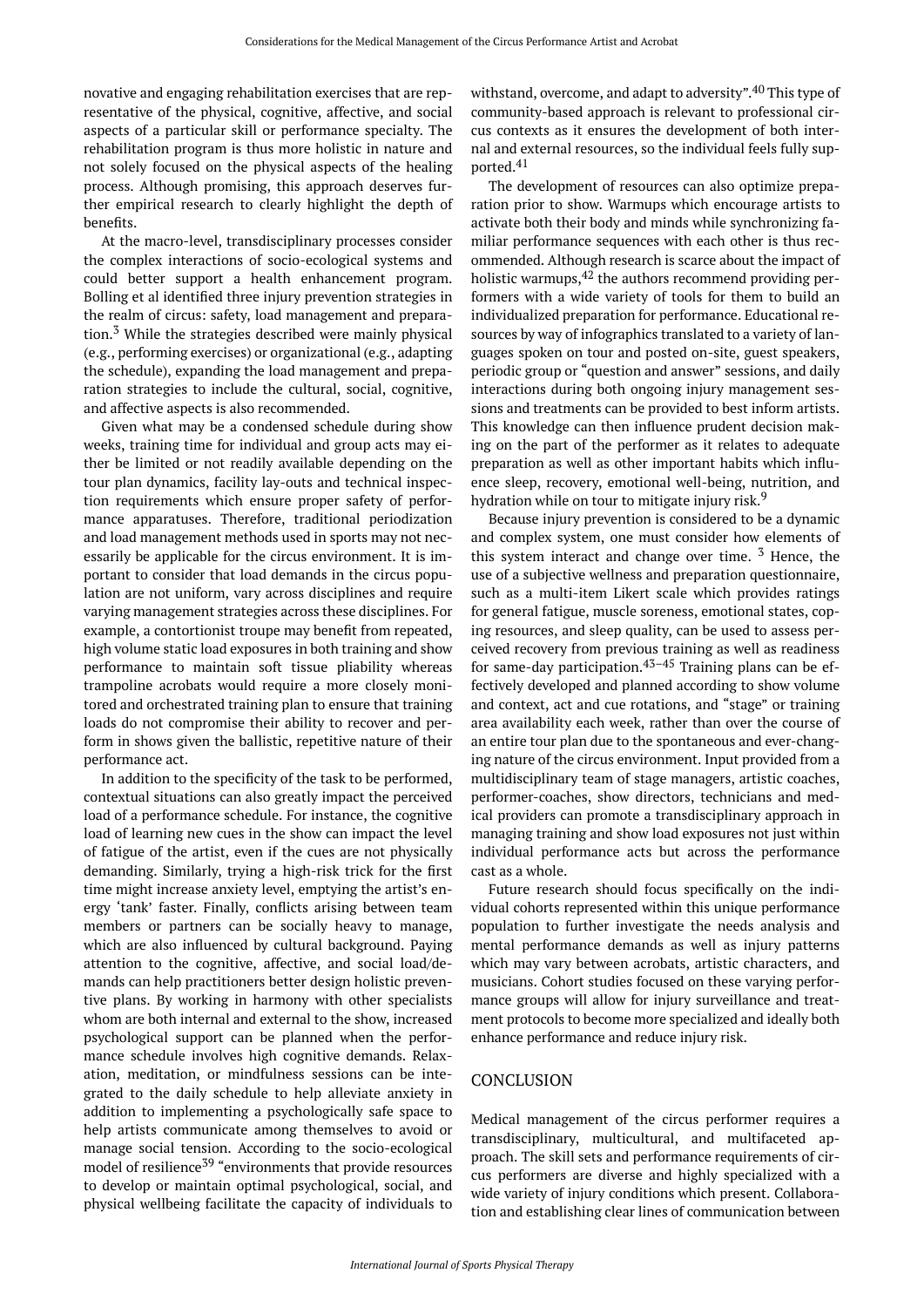and with non-medical essential stakeholders, such as stage managers, artistic directors, coaches, and technicians, is integral to managing the many aspects of circus life which influence the healthcare and wellbeing of the performer. Effective medical management should consider social and cultural perspectives as it relates to interpretation and coping strategies related to injury as well as the unique psychological and physical load demands placed upon the circus performer. An established global medical network and educational initiatives can be instrumental in guiding the understanding and managing of injury as well as fostering a pro-active approach for achieving optimal performance, health, and well-being of the circus performer.

# ACKNOWLEDGMENTS

The authors would like to acknowledge and thank Brett Whyborn and Evert Verhagen for their contributions during the manuscript development process.

Submitted: April 10, 2021 CST, Accepted: November 09, 2021 **CST** 



This is an open-access article distributed under the terms of the Creative Commons Attribution 4.0 International License (CCBY-NC-4.0). View this license's legal deed at https://creativecommons.org/licenses/by-nc/4.0 and legal code at https://creativecommons.org/licenses/by-nc/4.0/legalcode for more information.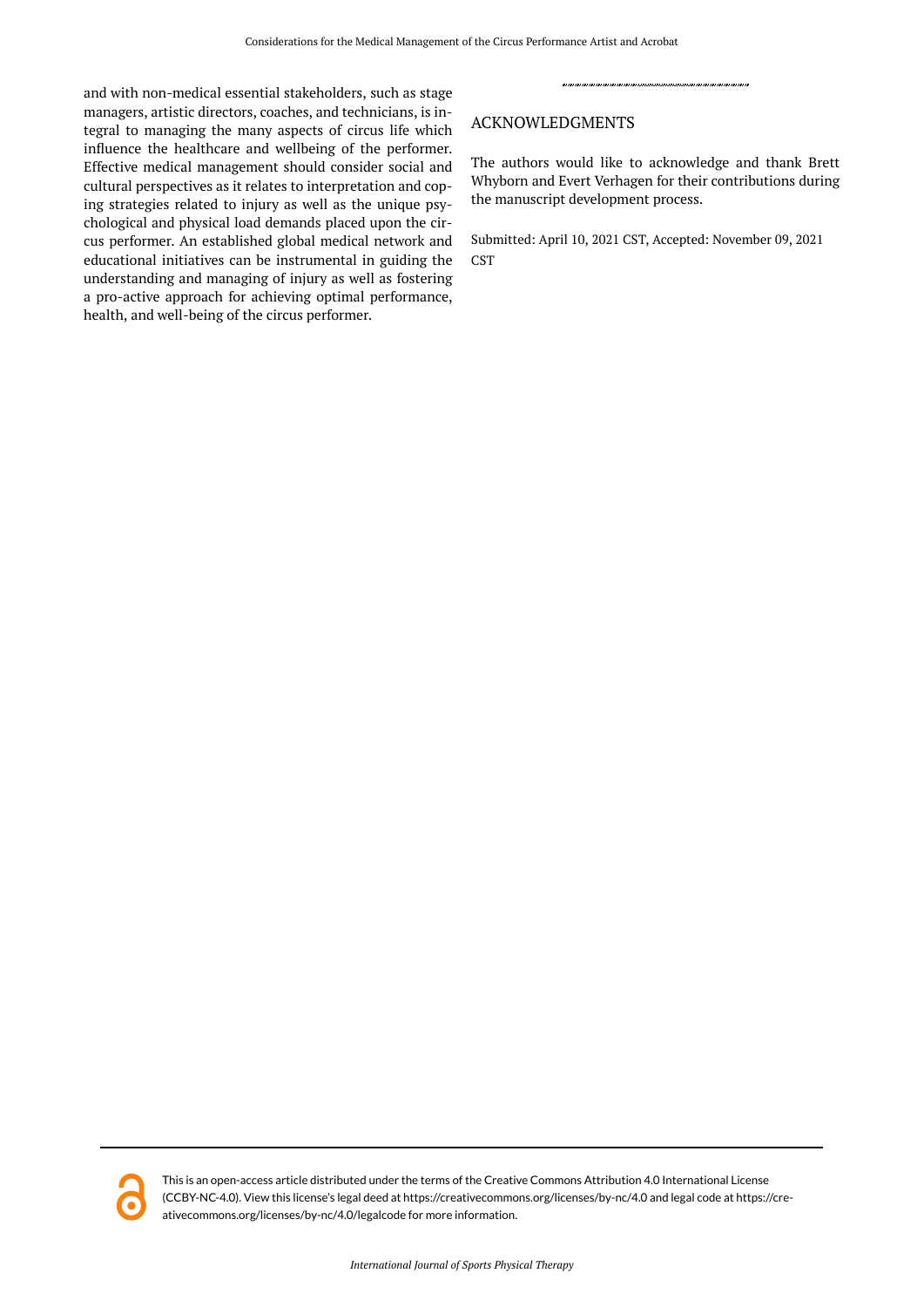# REFERENCES

1. Shrier I, Meeuwisse WH, Matheson GO, et al. Injury patterns and injury rates in the Circus arts: An analysis of 5 years of data from Cirque du Soleil. *Am J Sports Med*. 2009;37(6):1143-1149. [doi:10.1177/03635](https://doi.org/10.1177/0363546508331138) [46508331138](https://doi.org/10.1177/0363546508331138) 

2. Wolfenden H, Angioi M. Musculoskeletal injury profile of Circus artists: A systematic review of the literature. *Med Probl Perform Art*. 2017;32(1):51-59. [d](https://doi.org/10.21091/mppa.2017.1008) [oi:10.21091/mppa.2017.1008](https://doi.org/10.21091/mppa.2017.1008) 

3. Bolling C, Mellette J, Pasman HR, van Mechelen W, Verhagen E. From the safety net to the injury prevention web: Applying systems thinking to unravel injury prevention challenges and opportunities in Cirque du Soleil. *BMJ Open Sport Exerc Med*. 2019;5(1):e000492. [doi:10.1136/bmjsem-2](https://doi.org/10.1136/bmjsem-2018-000492) [018-000492](https://doi.org/10.1136/bmjsem-2018-000492) 

4. Orlando C, Levitan EB, Mittleman MA, Steele RJ, Shrier I. The effect of rest days on injury rates. *Scand J Med Sci Sports*. 2011;21(6):e64-e71. [doi:10.1111/j.160](https://doi.org/10.1111/j.1600-0838.2010.01152.x) [0-0838.2010.01152.x](https://doi.org/10.1111/j.1600-0838.2010.01152.x) 

5. Agel J, Schisel J. Practice injury rates in collegiate sports. *Clin J Sports Med*. 2013;23(1):33-38. [doi:10.109](https://doi.org/10.1097/jsm.0b013e3182717983) [7/jsm.0b013e3182717983](https://doi.org/10.1097/jsm.0b013e3182717983)

6. Munro D. Injury patterns and rates amongst students at the national institute of circus arts: An observational study. *Med Probl Perform Art*. 2014;29(4):235-240. [doi:10.21091/mppa.2014.4046](https://doi.org/10.21091/mppa.2014.4046)

7. Forbes-Robertson S, Dudley E, Vadgama P, Cook C, Drawer S, Kilduff L. Circadian disruption and remedial interventions: Effects and interventions for jet lag for athletic peak performance. *Sports Med*. 2012;42(3):185-208. [doi:10.2165/11596850-00000000](https://doi.org/10.2165/11596850-000000000-00000) [0-00000](https://doi.org/10.2165/11596850-000000000-00000)

8. Huyghe T, Scanlan A, Dalbo V, Calleja-González J. The negative influence of air travel on health and performance in the national basketball association: A narrative review. *Sports*. 2018;6(3):89. [doi:10.3390/sp](https://doi.org/10.3390/sports6030089) [orts6030089](https://doi.org/10.3390/sports6030089)

9. Walsh N, Halson S, C S, et al. Sleep and the athlete: Narrative review and 2021 expert consensus recommendations. *Br J Sports Med*. 2020;0:1-13.

10. Gao B, Dwivedi S, Milewski M, et al. Chronic lack of sleep is associated with increased sports injury in adolescents: A systematic review and meta-analysis. *Orthop J Sports Med*. 2019;7(Suppl. S3):232596711900132.

11. Gabbett TJ. The training—injury prevention paradox: Should athletes be training smarterandharder? *Br J Sports Med*. 2016;50(5):273-280. [doi:10.1136/bjsports-2015-09578](https://doi.org/10.1136/bjsports-2015-095788) [8](https://doi.org/10.1136/bjsports-2015-095788)

12. Cross MJ, Williams S, Trewartha G, Kemp SPT, Stokes KA. The influence of in-season training loads on injury risk in professional rugby union. *Int J Sports Physiol Perform*. 2016;11(3):350-355. [doi:10.1123/ijsp](https://doi.org/10.1123/ijspp.2015-0187) [p.2015-0187](https://doi.org/10.1123/ijspp.2015-0187)

13. Dennis R, Farhart R, Goumas C, Orchard J. Bowling workload and the risk of injury in elite cricket fast bowlers. *J Sci Med Sport*. 2003;6(3):359-367. [doi:10.1016/s1440-2440\(03\)8003](https://doi.org/10.1016/s1440-2440(03)80031-2) [1-2](https://doi.org/10.1016/s1440-2440(03)80031-2) 

14. Stares J, Dawson B, Peeling P, et al. Identifying high risk loading conditions for in-season injury in elite Australian football players. *J Sci Med Sport*. 2018;21(1):46-51. [doi:10.1016/j.jsams.2017.05.012](https://doi.org/10.1016/j.jsams.2017.05.012)

15. Colby MJ, Dawson B, Heasman J, et al. Preseason workload volume and high-risk periods for noncontact injury across multiple Australian Football. *J Strength Cond Res*. 2017;31(7):1821-1829. [d](https://doi.org/10.1519/jsc.0000000000001669) [oi:10.1519/jsc.0000000000001669](https://doi.org/10.1519/jsc.0000000000001669)

16. Blackhall LJ, Murphy S, Frank G, et al. Ethnicity and attitudes toward patient autonomy. *JAMA*. 1995;274(10):820-825. [doi:10.1001/jama.1995.035301](https://doi.org/10.1001/jama.1995.03530100060035) [00060035](https://doi.org/10.1001/jama.1995.03530100060035) 

17. Seijo R, Gomez H, Freidenberg J. Language as a communication barrier for Hispanic patients. *Hispanic J Behav Sci*. 1991;13(4):363-373. [doi:10.1177/](https://doi.org/10.1177/07399863910134001) [07399863910134001](https://doi.org/10.1177/07399863910134001) 

18. Rivadeneyra R, Elderkin-Thompson V, Cohen-Silver R, Waitzkin H. Patient centeredness in medical encounters requiring an interpreter. *Am J Med*. 2000;108(6):470-474. [doi:10.1016/s0002-9343\(99\)004](https://doi.org/10.1016/s0002-9343(99)00445-3) [45-3](https://doi.org/10.1016/s0002-9343(99)00445-3) 

19. Cass A, Lowell A, Christie M, et al. Sharing the true stories: Improving communication between Aboriginal patients and healthcare workers. *Med J Australia*. 2002;176(10):466-470. [doi:10.5694/j.1326-5](https://doi.org/10.5694/j.1326-5377.2002.tb04517.x) [377.2002.tb04517.x](https://doi.org/10.5694/j.1326-5377.2002.tb04517.x) 

20. Schouten BC, Meeuwesen L. Cultural differences in medical communication: A review of the literature. *Patient Educ Couns*. 2006;64(1-3):21-34. [doi:10.1016/](https://doi.org/10.1016/j.pec.2005.11.014) [j.pec.2005.11.014](https://doi.org/10.1016/j.pec.2005.11.014)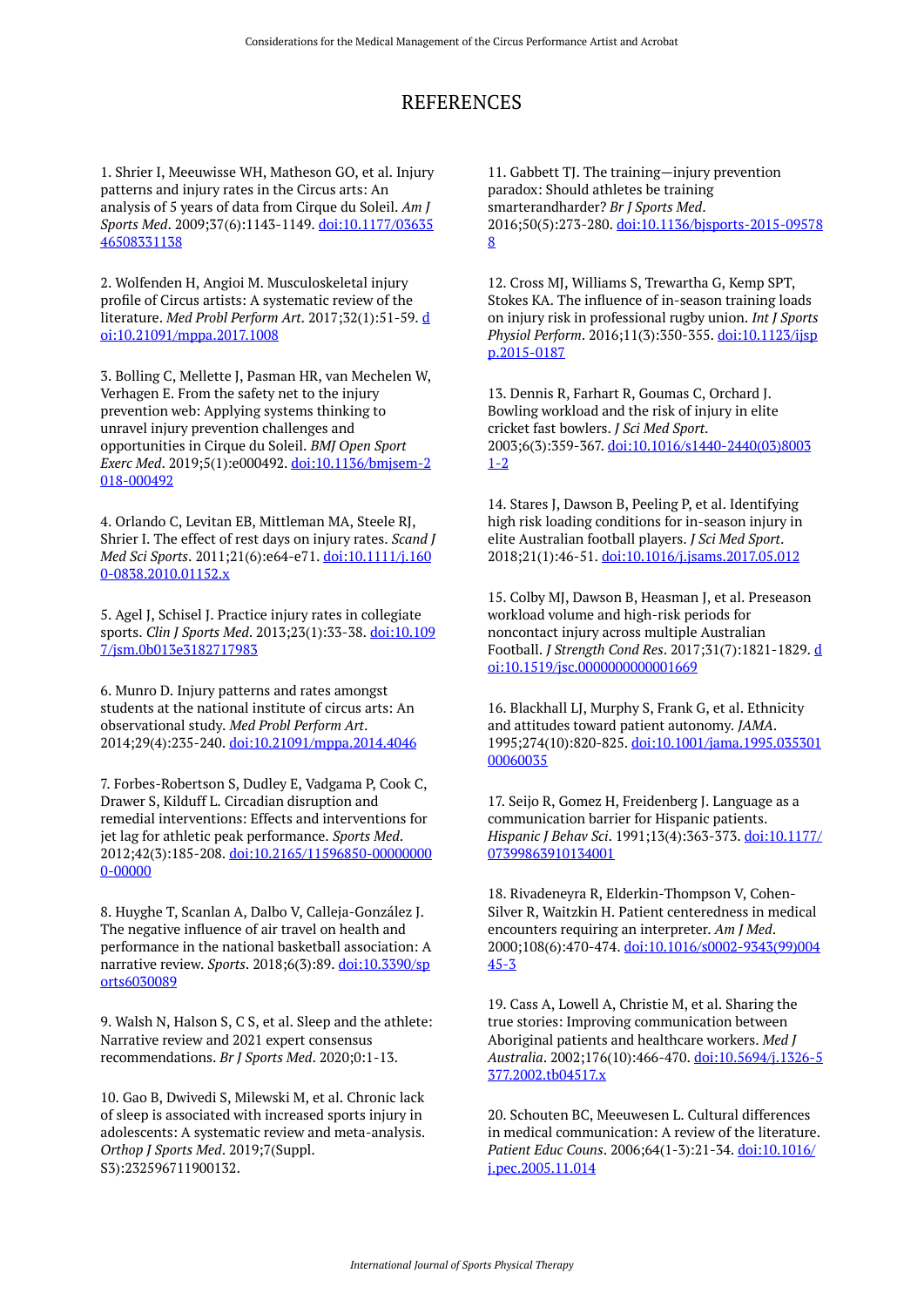21. Ross A, Shapiro J. Under the big top: An exploratory analysis of psychological factors influencing circus performers. *Perform Enhanc Health*. 2017;5(3):115-121. [doi:10.1016/j.peh.2017.03.001](https://doi.org/10.1016/j.peh.2017.03.001) 

22. Filho E, Aubertin P, Petiot B. The making of expert performers at Cirque du Soleil and the National Circus School: A performance enhancement outlook. *J Sport Psychol Action*. 2016;7(2):68-79. [doi:10.1080/21](https://doi.org/10.1080/21520704.2016.1138266) [520704.2016.1138266](https://doi.org/10.1080/21520704.2016.1138266)

23. Van Rens F, Filho E. Not just clowning around: Investigating psychological mechanisms underlying accidents in a heterogeneous group of contemporary circus artists. *Psychol Aesthet Creat Arts*. Published online 2019.

24. Van Rens F, Heritage B. Mental health of circus artists: Psychological resilience, circus factors, and demographics predict depression, anxiety, stress, and flourishing. *Psychol Sport Exerc*. 2021;53:1-9.

25. Filho E, Pierini D, Robazza C, Tenenbaum G, Bertollo M. Shared mental models and intra-team psychophysiological patterns: A test of the juggling paradigm. *J Sports Sci*. 2017;35(2):112-123. [doi:10.108](https://doi.org/10.1080/02640414.2016.1158413) [0/02640414.2016.1158413](https://doi.org/10.1080/02640414.2016.1158413) 

26. Menard J, Halle M. Circus also needs performance psychology: Facts and realities of consulting at Cirque du Soleil. In: *Becoming a Sport, Exercise, and Performance Psychology Professional: A Global Perspective*. Psychology Press; 2014:127-134.

27. Filho E, Rettig J. Team coordination in high-risk circus acrobatics. *Interact Stud*. 2018;19(3):499-518. [d](https://doi.org/10.1075/is.16035.fil) [oi:10.1075/is.16035.fil](https://doi.org/10.1075/is.16035.fil) 

28. Shrier I, Halle M. Psychological predictors of injuries in circus artists: An exploratory study. *Br J Sports Med*. 2011;45(5):433-436. [doi:10.1136/bjsm.20](https://doi.org/10.1136/bjsm.2009.067751) [09.067751](https://doi.org/10.1136/bjsm.2009.067751) 

29. Day MC, Thatcher J, Greenlees I, Woods B. The causes of psychological responses to lost move syndrome in national level trampolinists. *J Appl Sport Psychol*. 2006;18(2):151-166. [doi:10.1080/1041320060](https://doi.org/10.1080/10413200600653782) [0653782](https://doi.org/10.1080/10413200600653782)

30. Burtt J, Lavers K. Re-imagining the development of circus artists for the twenty-first century. *Theatr Danc Perform Train*. 2017;8(2):143-155. [doi:10.1080/1](https://doi.org/10.1080/19443927.2017.1316305) [9443927.2017.1316305](https://doi.org/10.1080/19443927.2017.1316305)

31. Ekstrand J, Lundqvist D, Davison M, et al. Communication quality between the medical team and the head coach/manager is associated with injury burden and player availability in elite football clubs. *Br J Sports Med*. 2019;53:304-308.

32. Karol RL. Team models in neurorehabilitation: Structure, function, and culture change. *NeuroRehabilitation*. 2014;34(4):655-669. [doi:10.3233/](https://doi.org/10.3233/NRE-141080) [NRE-141080](https://doi.org/10.3233/NRE-141080) 

33. Vaughan J, Mallett CJ, Davids K, Potrac P, López-Felip MA. Developing creativity to enhance human potential in sport: A wicked transdisciplinary challenge. *Front Psychol*. 2019;10:1-16. [doi:10.3389/fp](https://doi.org/10.3389/fpsyg.2019.02090) [syg.2019.02090](https://doi.org/10.3389/fpsyg.2019.02090) 

34. Meyer B, Merkur A, Massey W, et al. The realities of working in elite sport. *Applied Sport Science and Medicine*. 2014;2014;137-142:137-142.

35. Hess CW, Gnacinski SL, Meyer BB. A review of the sport-injury and rehabilitation literature: From abstraction to application. *Sport Psychol*. 2019;33(3):232-243. [doi:10.1123/tsp.2018-0043](https://doi.org/10.1123/tsp.2018-0043)

36. Ekstrand J, Lundqvist D, Lagerbäck L, et al. Is there a correlation between coaches' leadership styles and injuries in elite football teams? A study of 36 elite teams in 17 countries. *Br J Sports Med*. 2018;52:527-531.

37. Faltus J, Criss C, Grooms D. Shifting focus: A clinician's guide to understanding neuroplasticity for anterior cruciate ligament rehabilitation. *Curr Sports Med Rep*. 2020;19,76-83:76-83.

38. Grooms D, Appelbaum G, Onate J. Neuroplasticity following anterior cruciate ligament injury: A framework for visual-motor training approaches in rehabilitation. *J Orthop Sports Phys Ther*. 2015;45:381-393.

39. Ungar M, Ghazinour M, Richter J. Annual research review: What is resilience within the social ecology of human development? *J Child Psychol Psychiatry*. 2013;54:348-366.

40. Stuckey M, Richard V, Decker A, Aubertin P, Kriellaars D. Supporting holistic wellbeing for performing artists during the COVID-19 pandemic and recovery. *Front Psychol*. 2021;12:1-8. [doi:10.3389/](https://doi.org/10.3389/fpsyg.2021.577882) [fpsyg.2021.577882](https://doi.org/10.3389/fpsyg.2021.577882) 

41. Jefferies P. Physical literacy and resilience: The role of positive challenges. *Sci Bonheur*. 2020;5:11-26.

42. Van Raalte JL, Brewer BW, Cornelius AE, Keeler M, Gudjenov C. Effects of a mental warmup on the workout readiness and stress of college student exercisers. *J Funct Morphol Kinesiol*. 2019;4(3):42. [do](https://doi.org/10.3390/jfmk4030042) [i:10.3390/jfmk4030042](https://doi.org/10.3390/jfmk4030042)